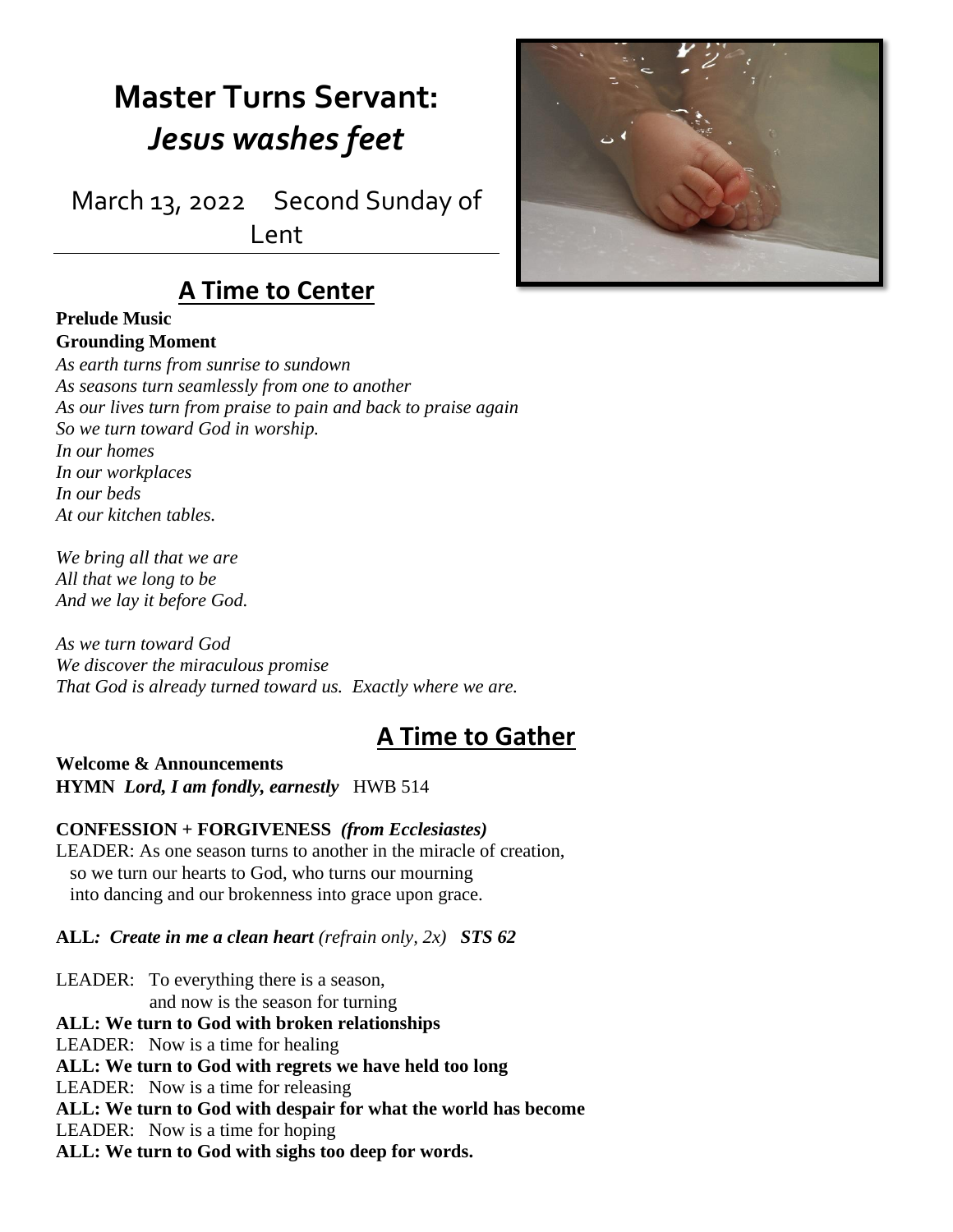#### **ALL:** *Create in me a clean heart (refrain only, 2x) STS 62*

LEADER: God declares to all people, now is the time for grace Your sins are forgiven, your brokenness made whole. Receive through Jesus Christ grace upon grace.

**PRAYER OF THE DAY:** *When Jesus washed his disciples' feet, turning master to servant, you showed us your heart of service and love. Turn our hearts toward one another, that we may be servants and messengers of love in this world. Amen.*

### **A Time to Reflect**

**Lighting the Peace Lamp & Praying for God's Peace**

**Children's Time**

**Scripture Readings** *Psalm 51:7-12; John 13:1-17* **Sermon** *Arms Wide Open: to serve & be served*

### **A Time to Pray**

*Turning to God in prayer, we pour out our hearts, confident in God's promise to hear and receive.*

**Music for Meditation**

**Prayers of the People (with Lord's Prayer)**

*Response:* LEADER: Lord, hear our prayer. **ALL: We turn to you, O God.**

#### **A Time to Give**

*Celebrating ways faith in Jesus leads to generosity toward others.*

**Generosity Moment Prayer**

### **A Time to Be Sent**

**SENDING HYMN** *Longing for light (v.1,2,5)* STJ 54

#### **Benediction**

*May God's face turn toward you And shine on you. May God's unrelenting love Give you strength on the hard days And courage to turn toward compassion For all who are hurting. In the name of Jesus, who turns toward the cross Bringing healing and hope for the world. Amen.*

**Postlude…** *remain seated to receive the postlude as a musical sending and blessing. Sunday School classes meet today after worship!*